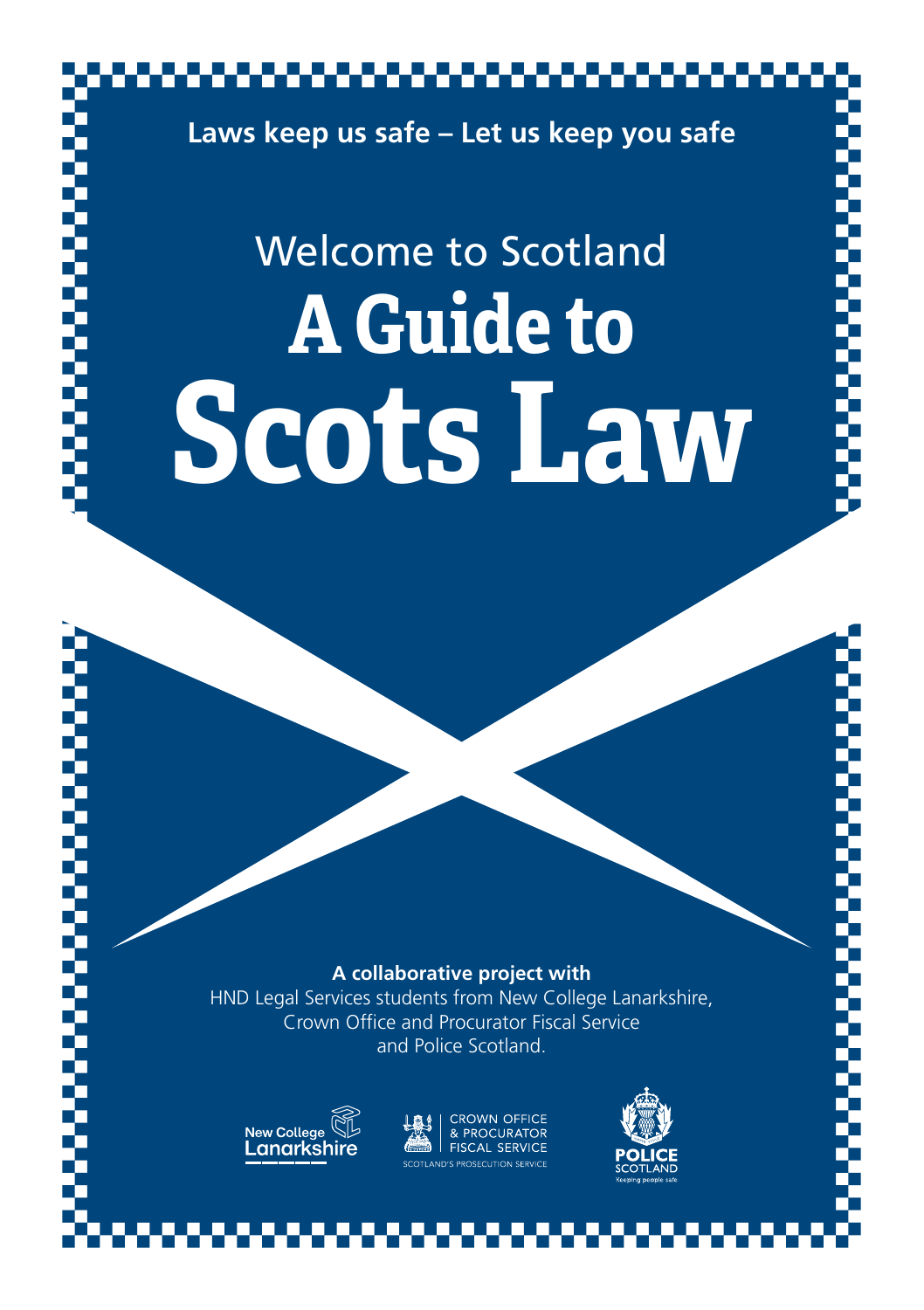# **Acknowledgements**

*& Team Leader)*

The publication of this booklet would not have been possible without the contribution and assistance from the following:

| New College Lanarkshire                                     | Scottish Refugee Council                                  |  |  |  |
|-------------------------------------------------------------|-----------------------------------------------------------|--|--|--|
| The Crown Office                                            | Maryhill Integration Network                              |  |  |  |
| & Procurator Fiscal Service                                 | The Bridges Programmes                                    |  |  |  |
| Police Scotland                                             |                                                           |  |  |  |
| Particular thanks go to:                                    |                                                           |  |  |  |
| The Rt Hon. Frank Mulholland QC,<br>Lord Advocate           | Gemma Wallace (Artwork images)                            |  |  |  |
|                                                             | Josh Kirkland                                             |  |  |  |
| HND Legal Services students                                 | (Publication Relations)                                   |  |  |  |
| Eleanor Lafferty (Law Lecturer,                             | Amber Rafferty                                            |  |  |  |
| New College Lanarkshire)                                    | (Front cover design)                                      |  |  |  |
| Mairi Nicolson (Curriculum &<br>Quality Leader, New College | Gary Stark (Graphic Designer,<br>New College Lanarkshire) |  |  |  |
| Lanarkshire)                                                | John Kyle (COPFS)                                         |  |  |  |
| Karen Yuill (Project Manager<br>& Team Leader               | Peter McClelland (COPFS)                                  |  |  |  |
| Lauren Miller (Team Leader)                                 | Gertie Wallace (COPFS)                                    |  |  |  |
| Nicolle Walker (Team Leader)                                | Dario d'Andrea (Police Scotland)                          |  |  |  |
| Sarah Thirrouez (Artwork images                             |                                                           |  |  |  |

We would also like to thank the refugee community in Scotland for their support and help in producing this booklet.

**We welcome you to our country and wish you all the best with your new life in Scotland.** 

# **Foreword**

I am delighted to endorse this booklet which has been prepared by the HND Legal Services students of New College Lanarkshire (Motherwell Campus) to provide guidance to those coming to live in Scotland.

This project is close to my heart and arose as a result of a chance encounter with the students and staff who had attended court to watch a



trial which I was prosecuting. I spoke to the students during a break in the trial and that conversation gave birth to the idea for this booklet. Since then I have been consistently encouraged and impressed with the enthusiasm they have shown in putting this together. Rather than being a dry, formal piece of guidance issued by civil servants, it is a practical, plain-English document prepared by down-to-earth Scots folk giving sensible, practical advice on Scotland and its laws to those coming to our country for the first time.

Adjusting to life in a new country can be an anxious and confusing experience and guidance on the customs and laws of the land is not always easily available. This guide is an example of the good work being done throughout Scotland to eliminate discrimination and to foster inclusivity of all people whether they have been here for years or have just arrived in the last few days. The students and staff are to be commended for all their hard work in preparing this guide.

**The Rt Hon. Frank Mulholland QC** Lord Advocate

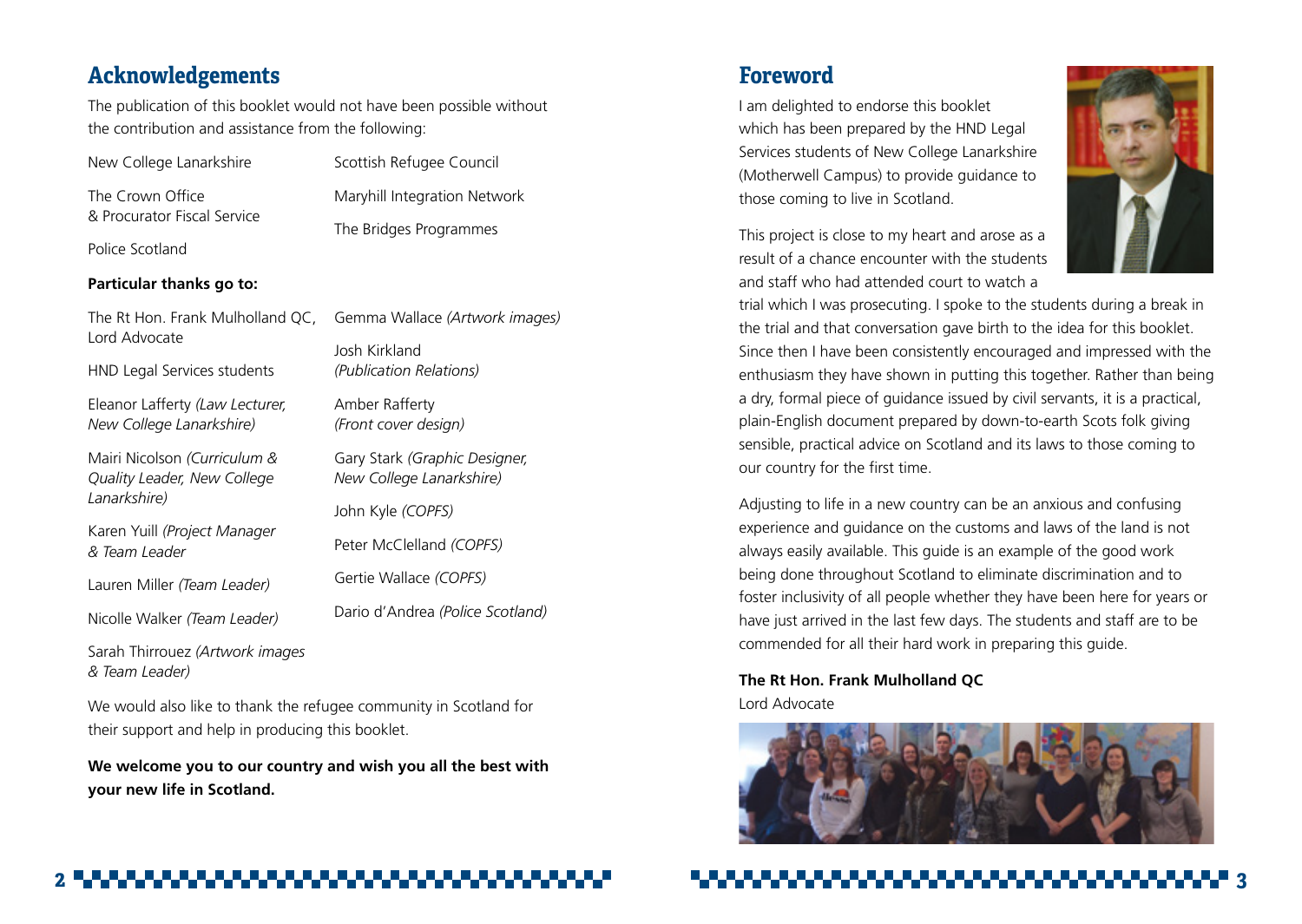# **Contents**

## **[Family.....................................](#page-3-0) 6**

| Parental Responsibilities6 |  |
|----------------------------|--|
| Domestic Abuse7            |  |
| Pregnancy & Abortion8      |  |
| Honour Based Violence 8    |  |
| Female Genital Mutilation8 |  |

# **[The Law at Home](#page-5-0) ................10**

| Smoking 10           |  |
|----------------------|--|
| Television Licence10 |  |
| Money Lending10      |  |

# **[The Law on the Street........12](#page-6-0)**

# **[The Law for](#page-7-0)**

| <b>Motor Vehicles 15</b> |  |
|--------------------------|--|
|--------------------------|--|

# **[The Law at Work.................18](#page-9-0)**

# **[Victims of Crime](#page-10-0) - [Criminal](#page-10-0)  [Offences in Scotland](#page-10-0) .......... 2 0**

| Assault 21           |  |
|----------------------|--|
| Firearms21           |  |
|                      |  |
| Sexual Offences 22   |  |
| Prostitution 22      |  |
| Hate Crime 23        |  |
| Human Trafficking 24 |  |
| Drugs 24             |  |
| Money Laundering24   |  |
|                      |  |
| Social Media 25      |  |
| Animal cruelty 25    |  |
|                      |  |

# **[Support for](#page-13-0) [Victims of Crime:................26](#page-13-0)**

**[Legal Disclaimer](#page-14-0) .................28**

# **Family** ,,,,,,,,,,,,,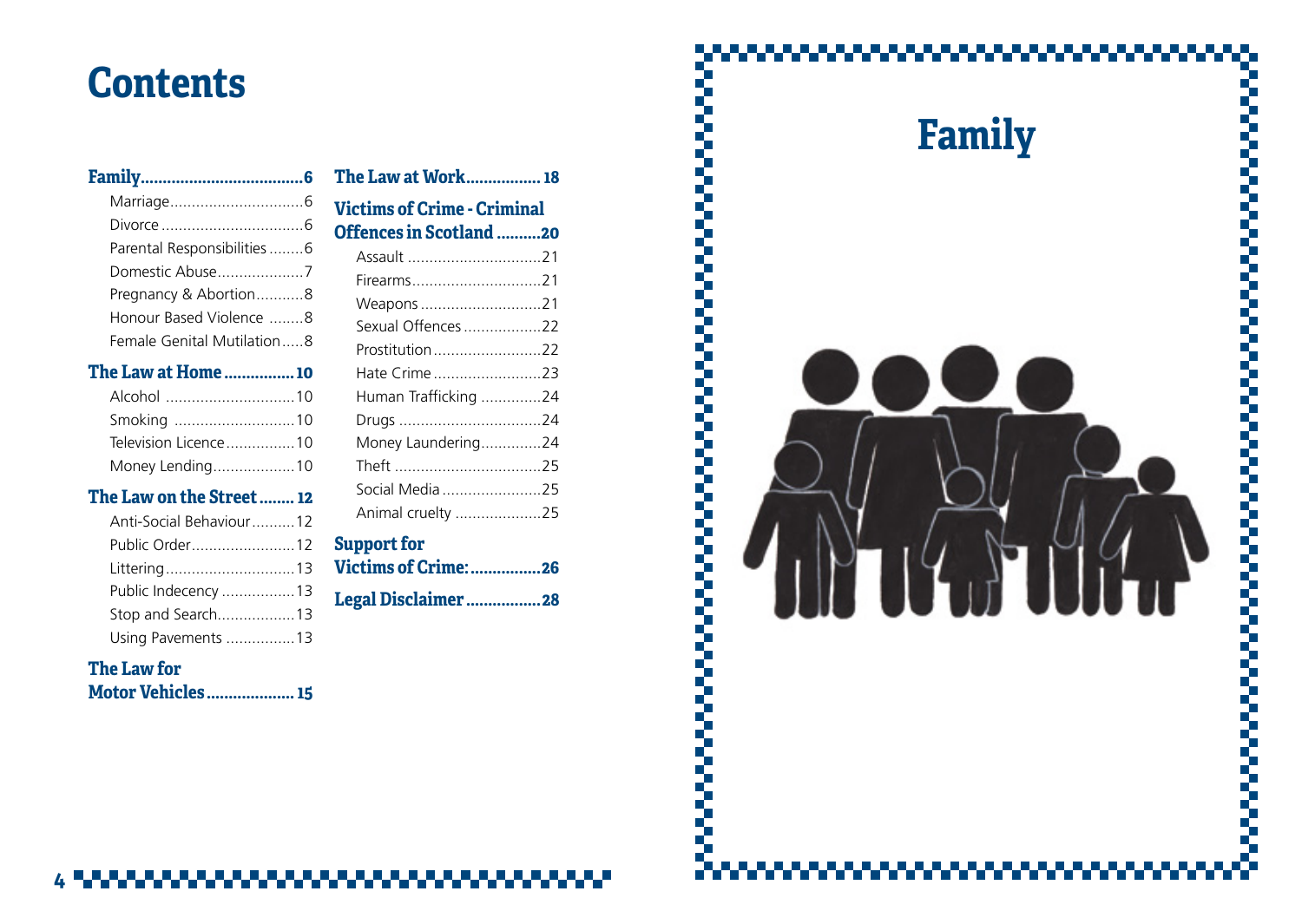# <span id="page-3-0"></span>**Family**

# **Marriage**

Anyone aged 16 years or over can get married. This includes both opposite sex couples and same sex couples.

It is illegal to be married to more than one person at the same time.

# **Divorce**

If you no longer wish to be married you can get a divorce under certain circumstances. These circumstances include adultery, unreasonable behaviour or where you have been living apart for a period of time.

# **Parental Responsibilities**

You must be responsible and keep your child safe. A parent must not leave their child alone and unsupervised at home or anywhere else at any time. A child under the age of 16 should never be left home alone overnight.

You may be prosecuted if you hit your child or a child who is in your care. In particular, if you strike your child on the head, shake them or hit them using anything, then you would be breaking the law. Hitting your child is both physically and mentally damaging to a child and could affect them later in life.

You must send your child to school from age 5: it is the law and failure to do so is a criminal offence. If a child does not attend school on a regular basis, the parents may be prosecuted. This will depend on the level of attendance and the circumstances at home.

# **Domestic Abuse**

Domestic abuse is where one person harms another person with whom they have (or have had) some sort of relationship. They do not need to be heterosexual partners and they do not need to live in the same property. Both women and men can experience domestic abuse. This includes female violence towards men and violence between partners or ex-partners in same-sex relationships.

The range of offences which might be classified as domestic abuse is wide and can include physical, sexual, emotional or mental abuse. The police will treat all incidents of domestic abuse as high priority. They will ensure that, as far as possible, any incident reported is met with an immediate response by police officers. The initial priority for police officers attending a domestic abuse incident is the safety and wellbeing of the victim, their family and any other persons present.

Where there is enough evidence, the person responsible will be charged and may be detained in custody to appear at court.

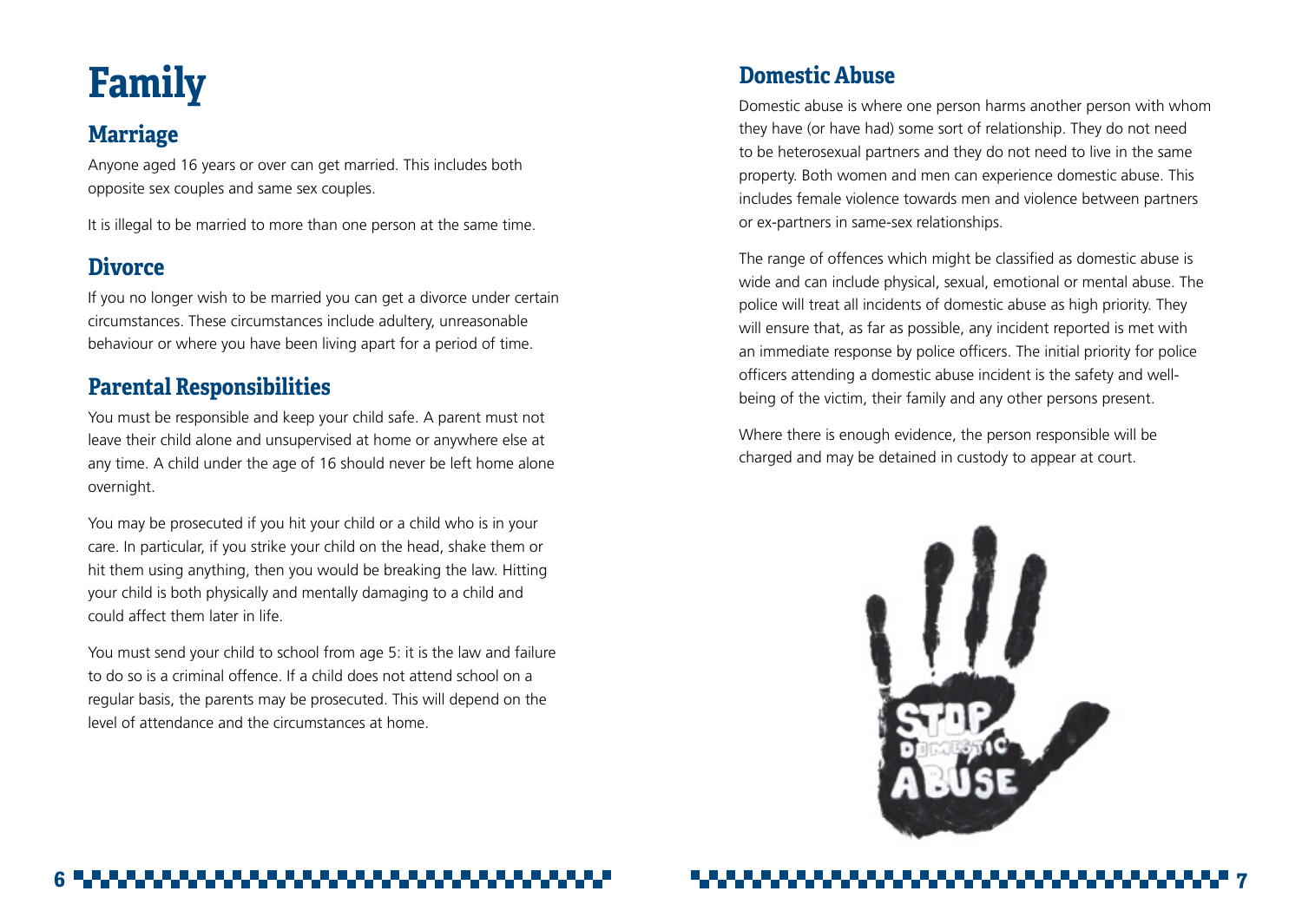# <span id="page-4-0"></span>**Pregnancy & Abortion**

Information on pregnancy can be found on **www.readysteadybaby. org.uk** or you can contact the NHS directly by phoning 111.

If you decide not to continue with your pregnancy and are considering an abortion or termination you must seek medical advice immediately.

# **Honour Based Violence**

Honour based violence is a term to describe a crime or incident, which has, or may have, been committed to protect or defend the perceived honour of the family and/or community. It is mainly, but not always, carried out against women and girls, by their family or their community.

Those who carry out 'honour crimes' often do so because they believe that the victim(s) have done something to bring shame to the family or the community. The police will treat every report of honour based violence seriously and will conduct a thorough investigation.

Forced marriage is a form of honour based violence and it is a criminal offence in Scotland to force or attempt to force someone into marriage

# **Female Genital Mutilation (FGM)**

Female genital mutilation (sometimes referred to as 'cutting' or 'female circumcision') refers to certain procedures that can alter or cause injury to the female genital organs for non-medical reasons. The practice is extremely painful and can cause serious health issues, both when the procedure is carried out and in later life. The practice is illegal in the UK. It is also illegal to arrange for FGM to be carried out abroad.

**The Law at Home**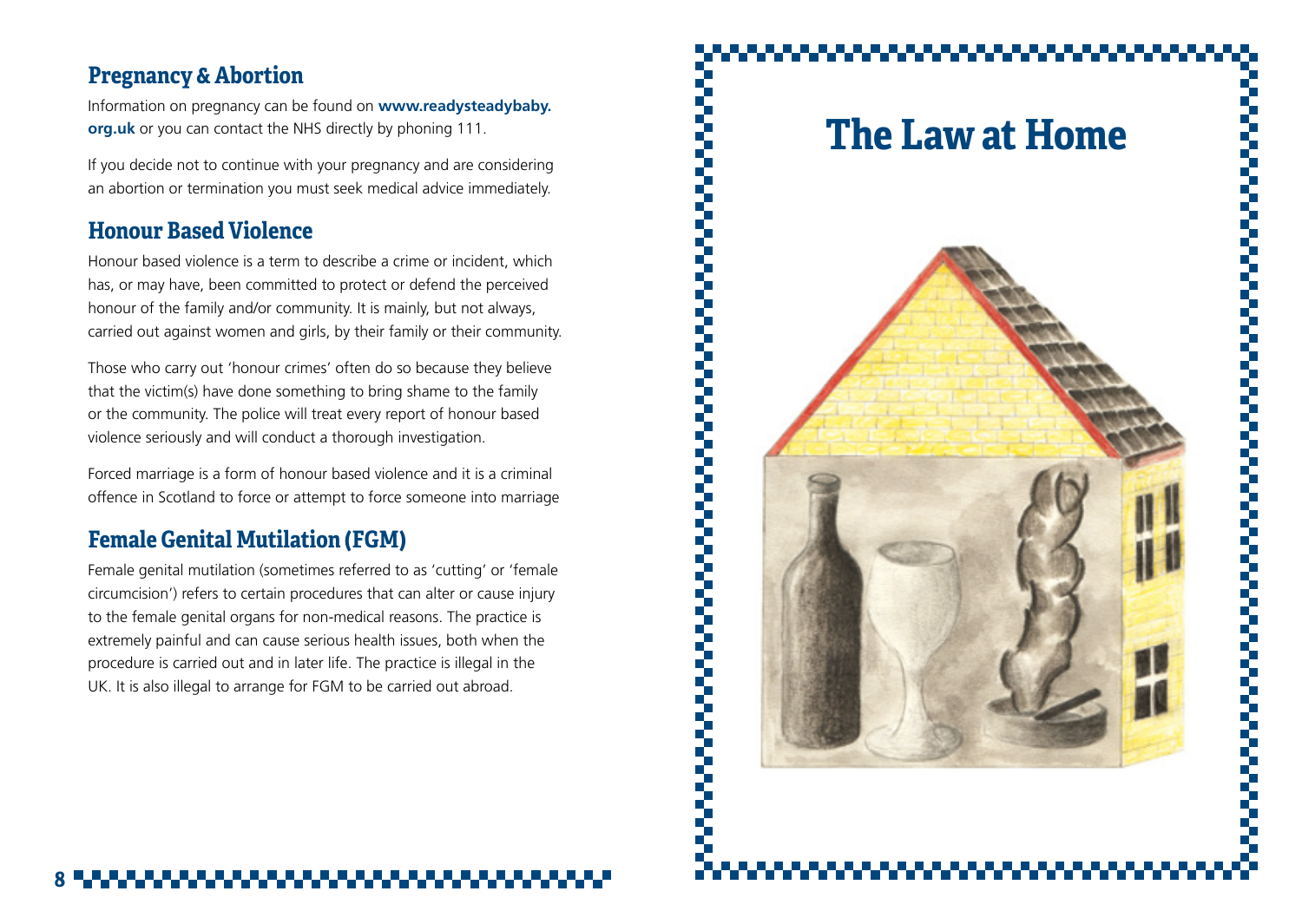# <span id="page-5-0"></span>**The Law at Home**

# **Alcohol**

Alcohol can only be sold on licensed premises in Scotland and the United Kingdom and can only be bought by persons aged 18 or over.

It is an offence to buy or attempt to buy alcohol for a person under the age of 18. It is an offence to sell alcohol to a person under the age of 18.

You can prove that you are over 18 and able to buy alcohol by showing certain official documents, for example, a national identity card or passport or a driving licence.

# **Smoking**

You must be over 18 years old to purchase cigarettes and other tobacco products. Tobacco products include cigarettes, cigars, handrolling tobacco, e-cigarettes and chewing tobacco.

It is illegal to smoke in many public places and all places of work or to buy tobacco products for anyone under the age of 18 years old.

You should only buy tobacco products from a shop.

# **Television Licence**

If you have a television in your house to record or watch television programmes as they are being shown on live TV, then you must have a licence for it. You do not need a TV licence if a TV set cannot receive TV programmes and is used for watching DVDs or to play computer games.

# **Money Lending**

You should only borrow money from an approved lender.

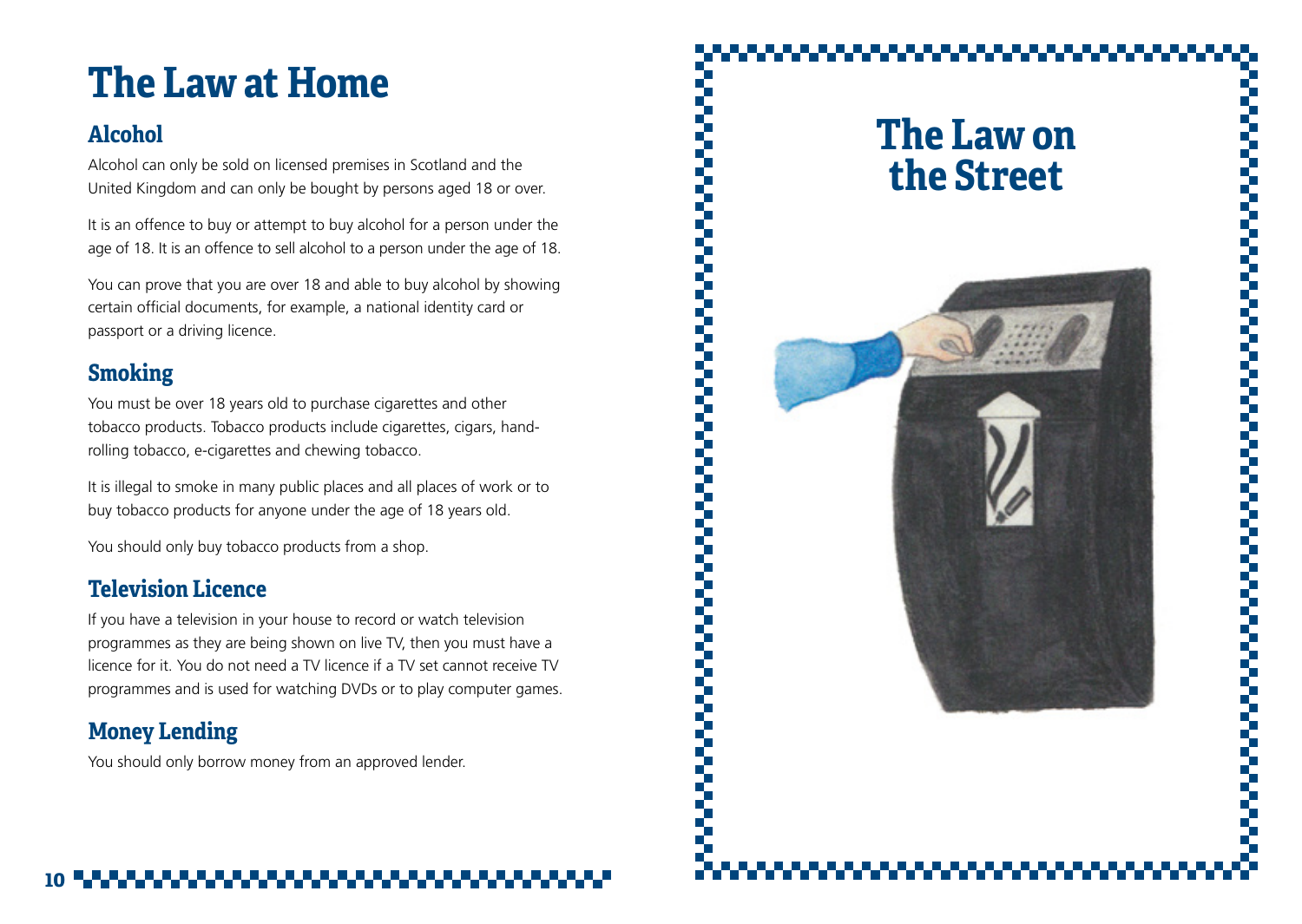# <span id="page-6-0"></span>**The Law on the Street**

# **Anti-Social Behaviour**

Is acting in a way that causes or is likely to cause alarm or distress to other people

# **Anti-social behaviour can include:-**

- Noise
- Rowdy behaviour such as shouting, swearing and fighting
- Threatening neighbours and others
- Verbal abuse
- Abusive behaviour aimed at causing distress or fear to other people, for example, elderly or disabled people
- Dumping articles of household waste in the street, common closes and gardens.
- Property damage



# **Public Order**

You should not take part in the following activities in public places:

- Drinking alcohol in the street or any public place: drinking in the street is illegal in many places
- Gathering in large groups/crowds: this may be seen as threatening and should be avoided if possible.
- Shouting, screaming and cursing in public
- Threatening or abusive behaviour towards others

Behaving in these ways is likely to lead to you being arrested by the police and charged with criminal offences.

If you are arrested, you should co-operate with the police officers.

# **Littering**

You may be given a fixed penalty fine for dropping litter and if you fail to pay that, you may have to pay an increased penalty. Dumping large amounts of waste is deemed a more serious matter and you may have to pay much heavier fines if convicted of this.

# **Public Indecency**

Behaviour which would be lawful if carried out in private can become criminal if committed in public and seen by other members of the public. Sexual behaviour which takes place in a public place or the showing of private body parts in a public place is a crime.

# **Stop and Search**

A police officer can search you if they suspect that you have items you should not have such as drugs, weapons or stolen goods with you.

# **Using Pavements**

For safety reasons you are advised to use footpaths that are provided. You should cross at traffic lights where these are available. You may walk alongside any road in Scotland except motorways.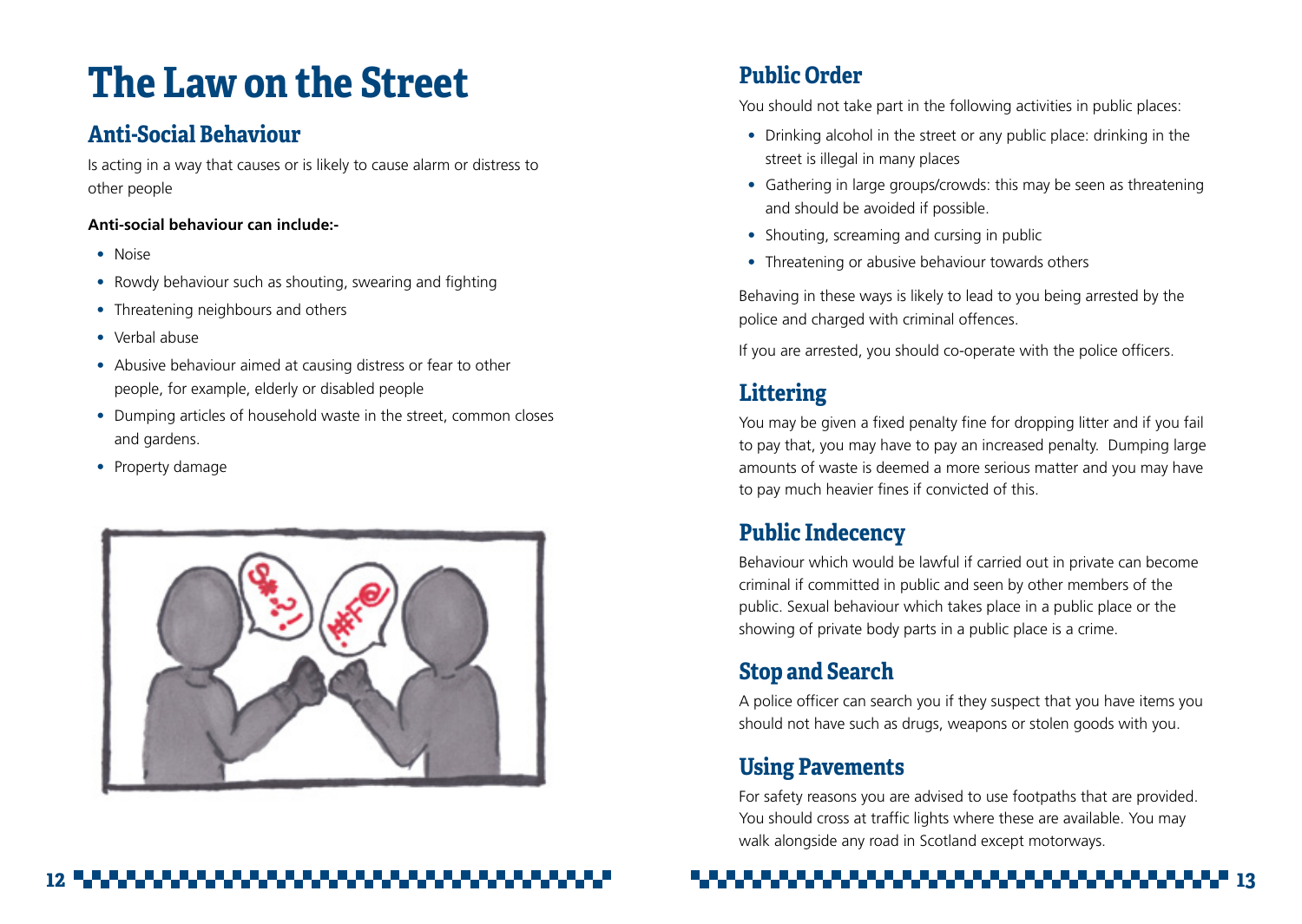# <span id="page-7-0"></span>**The Law for Motor Vehicles**



# **The Law for Motor Vehicles**

## **Road traffic offences are things such as:**

- Failure to stop after an accident
- Speeding
- Driving whilst under the effect of drink or drugs
- Causing death by careless or dangerous driving
- Dangerous driving
- Driving whilst using a mobile phone
- Careless driving
- Driving without motor insurance
- Driving without a licence or whilst being disqualified
- Driving through a red light
- Driving without use of a seatbelt
- Driving without an MOT
- Driving with defects to your vehicle

If you commit any of these offences you may receive a fine, penalty points, be banned from driving, or go to prison depending on how serious the offence is.

Penalty points are marks that are kept on your licence for a period of years depending on how serious the offence was. If you receive more than 12 points within a 3 year period then you will be disqualified for a minimum of 6 months. If you have passed your test within the last two years you can can be disqualified from driving with only 6 penalty points on your license.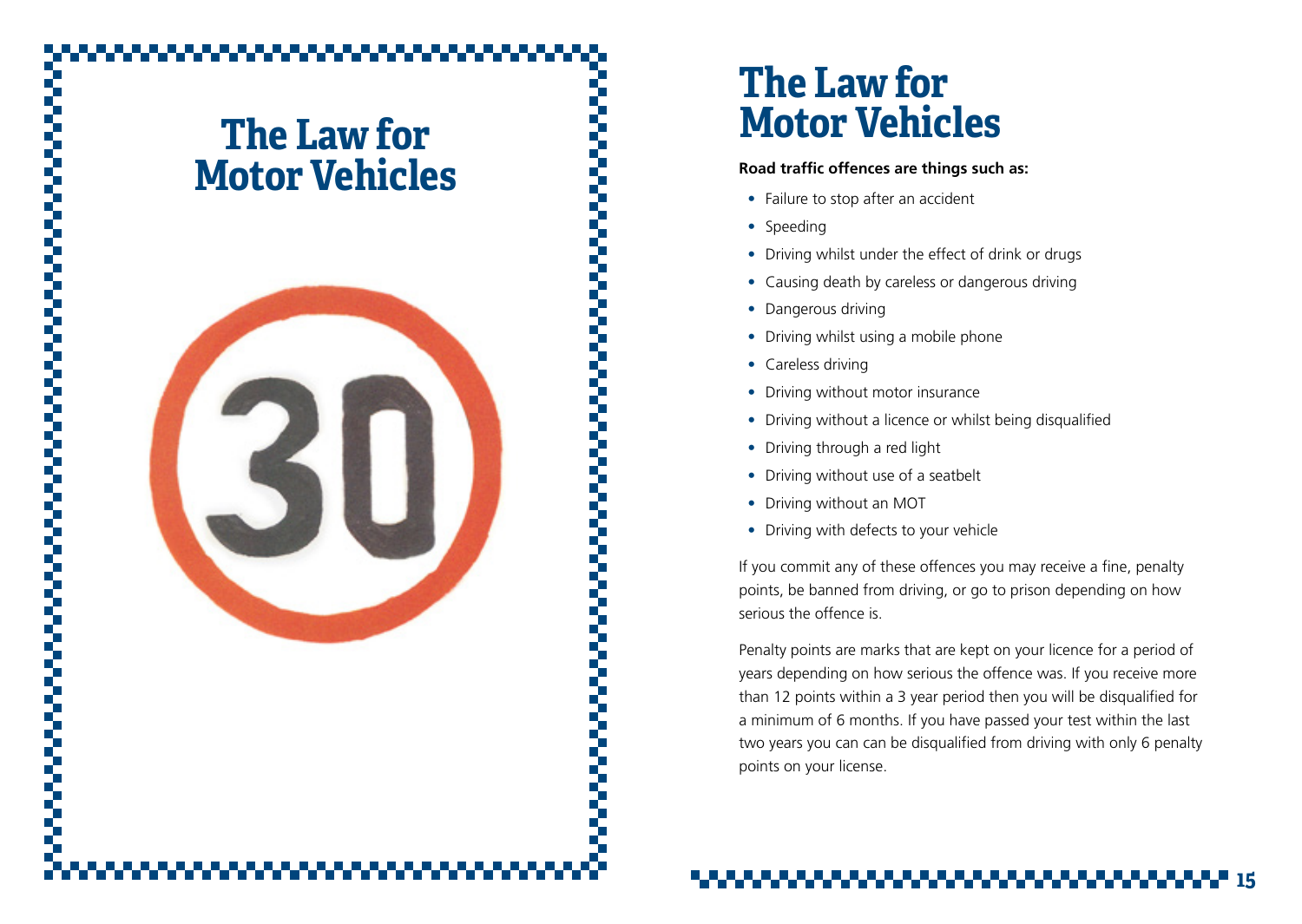**If you wish to drive a motor vehicle in Scotland you will need the following:**

- **• A valid licence:** to drive legally in Scotland or anywhere in the UK you must be at least 17 years old and you must pass a theory and practical driving test. If you come to Scotland with a foreign licence you are able to use that licence for 12 months as long as it is still valid in the country it was issued in. After 12 months, you may have to sit a full UK driving test to continue driving on the UK.
- **• Road Tax:** It is illegal to drive without having taxed your vehicle.
- **• Insurance:** Driving a vehicle without motor insurance is against the law. You must check your insurance policy to make sure that you or anyone else using the vehicle is insured to do so.
- **• MOT:** An MOT is a certificate which certifies your vehicle is fit for the road. It is illegal to drive without an MOT.

The drink drive limit in Scotland is 22 microgrammes of alcohol in 100ml of breath. You may be over the limit after less than one drink. You may still be over the limit the day after drinking more heavily. In Scotland, most people do not drink alcohol at all if they are driving that day and limit their intake if they are driving the next day.

All tyres on your car must be fit for purpose. The tread depth on a tyre must not fall below the legal amount which, for cars, is 1.6mm.



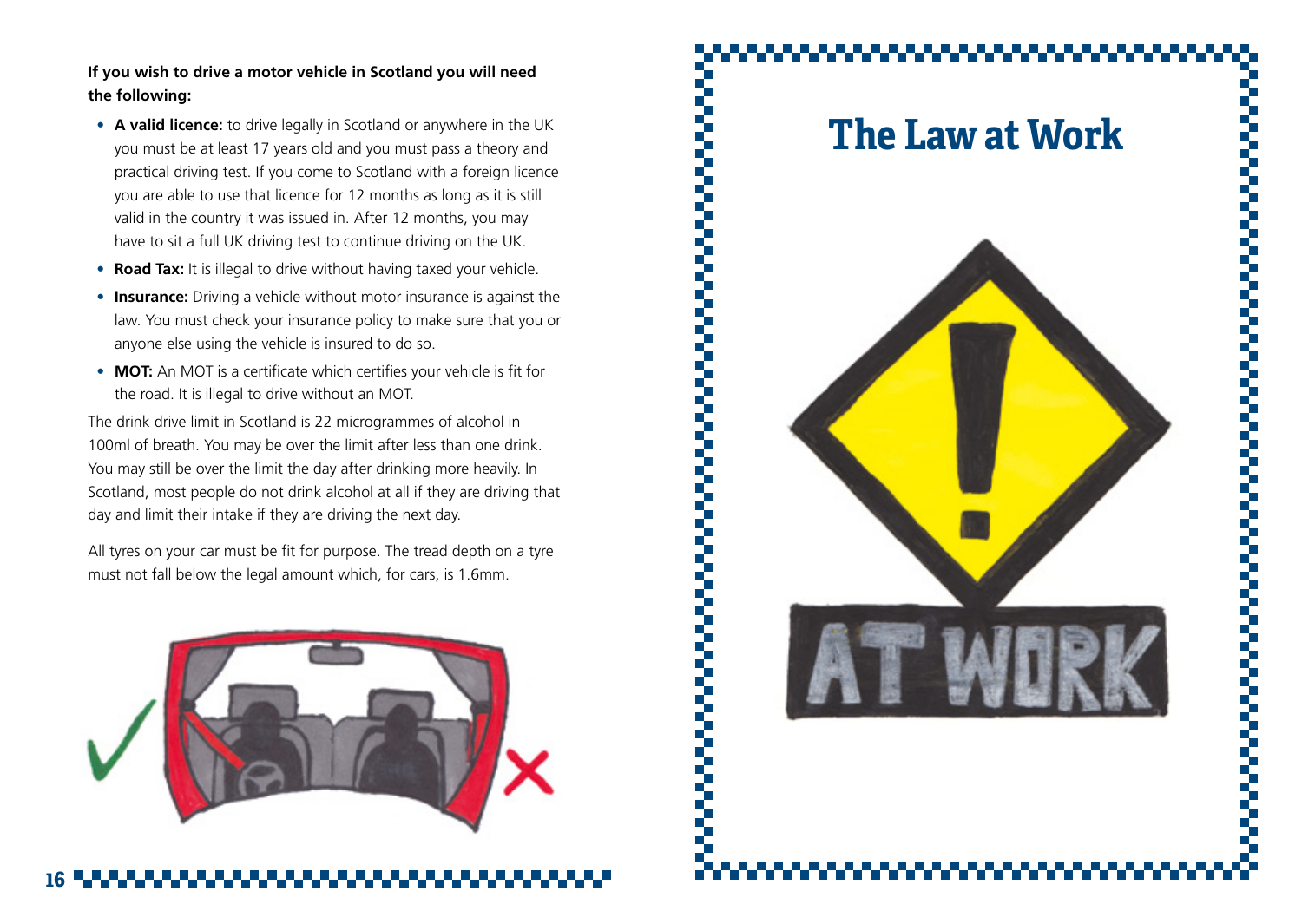# <span id="page-9-0"></span>**The Law at Work**

Employment is generally defined as an agreement where the employer will pay the employee to carry out work for them. This agreement can be made in writing or verbally.

# **Your rights at work are:**

- A written statement of terms of employment within 2 months of your start date.
- The right to receive pay slips with every wage earned.
- The right to be paid the national minimum wage.
- The right not to have any illegal deductions made from your wage.
- The right to holiday pay, which is 28 days a year for full-time employees. Part-time employees are entitled to a pro rata amount.
- The right to paid maternity leave for women and the woman's partner would be entitled to paternity leave.
- The right not to be discriminated against.
- If you are dismissed, you have the right to a written explanation of why you are losing your job from your employer if you have worked there for two years. However, women who are pregnant or on maternity leave have the right to a written reason, no matter how long they have worked there.
- If you are unfairly dismissed you have the right to claim compensation as long as you have worked there for two years.
- Part-time workers have the same rights as full-time workers.

If you are unsure about whether any of these apply to you, you can contact:

- Citizens Advice Bureau through their website **www.cas.org.uk** or call your local Bureau in your area
- The Advisory, Conciliation and Arbitration Service also known as (ACAS) through their website **www.acas.org.uk** or call 0300 123 1100.

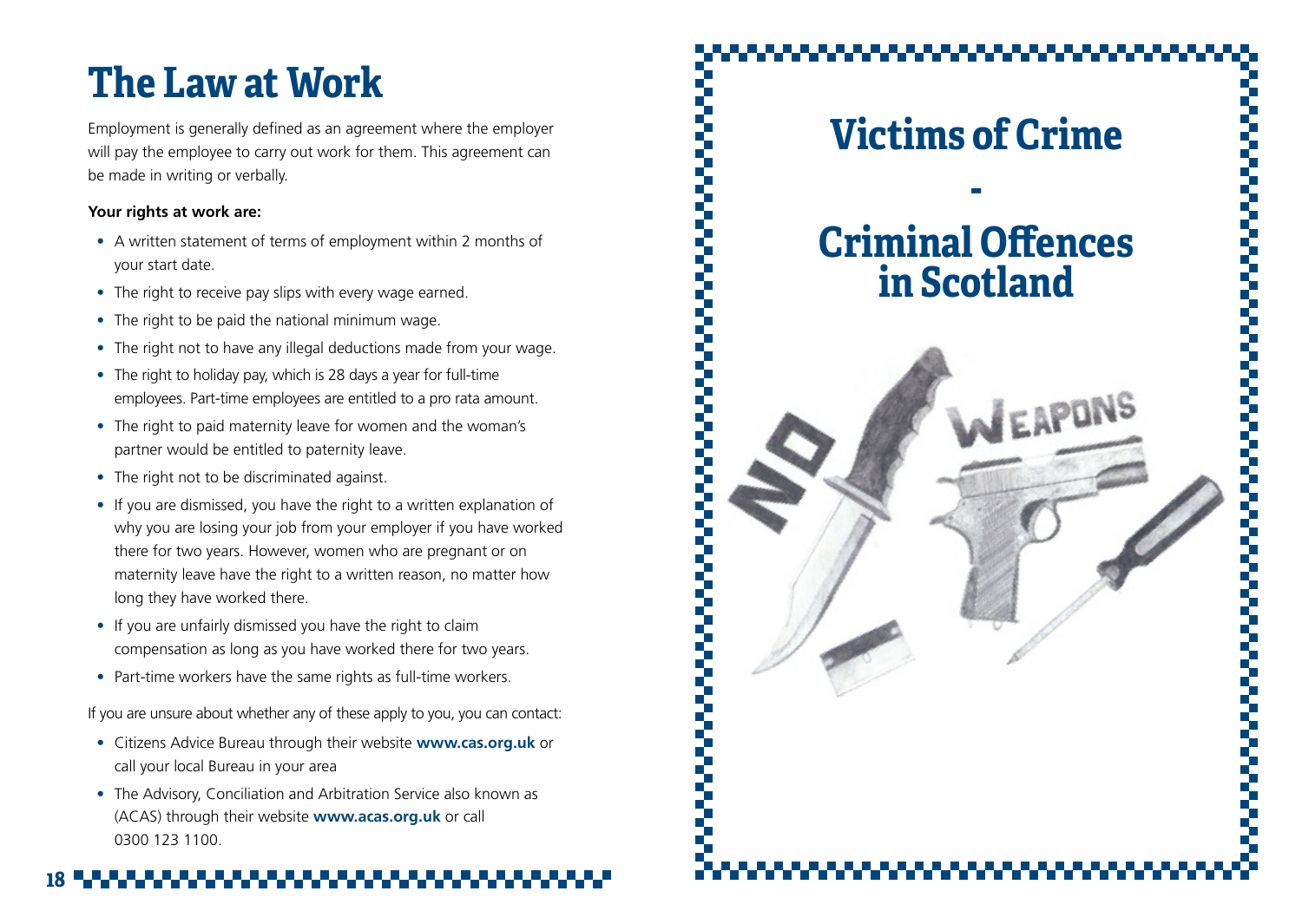# <span id="page-10-0"></span>**Victims of Crime**

Anyone can be a victim of crime - it does not matter what age, race or gender you are. A victim is anyone who has been harmed by a crime, whether physically, emotionally or financially.

If you have become a victim of crime you should not be scared to tell someone: the sooner you tell someone, the sooner you can stop what is happening to you and so you can receive help. This can range from telling a family member, friend speaking to the police.

As a victim of crime you have rights, including the right to information about your case and to support. You should be treated fairly and with respect by everyone working on the case, including if the case comes to court.

If you have been affected by crime in Scotland, or you know someone who has, there are many different organisations that can give help, support and advice, some of which are free to phone. Most are confidential. They can help you regain confidence and make you feel more comfortable in your day-to-day life. Some of these organisations are listed at the back of this booklet.

# **Criminal Offences in Scotland**

# **Assault**

An assault is an attack upon the person of another. It will normally take the form of a physical attack. The attack does not need to cause injury for it to be seen as an assault in law. An assault can be carried out using hands and feet or weapons such as sticks, bricks or knives. It is also classed as assault if someone spits on you or threatens to set their dog on you.

Aggravated assault makes the crime more serious. Assault can be aggravated in several ways, for example, by the use of a weapon; if the victim was elderly or a child; or if the victim was assaulted in their own home.

# **Firearms**

Scotland does not have a "gun culture". In Scotland you are allowed only to possess a gun if you have a licence. Possession of a gun without a licence is a very serious offence and could result in a prison sentence.

# **Weapons**

Weapons are objects that can cause harm and include items such as knives and firearms.

You should never carry weapons, particularly knives, in public places. The maximum penalty for possession of a knife is 5 years in prison.

If you take part in an assault and someone dies from being attacked by a knife, you could be sentenced to life imprisonment. This might be the case even if you were not the person who used the knife but you knew that another person involved in the assault had a knife and might use it during the assault.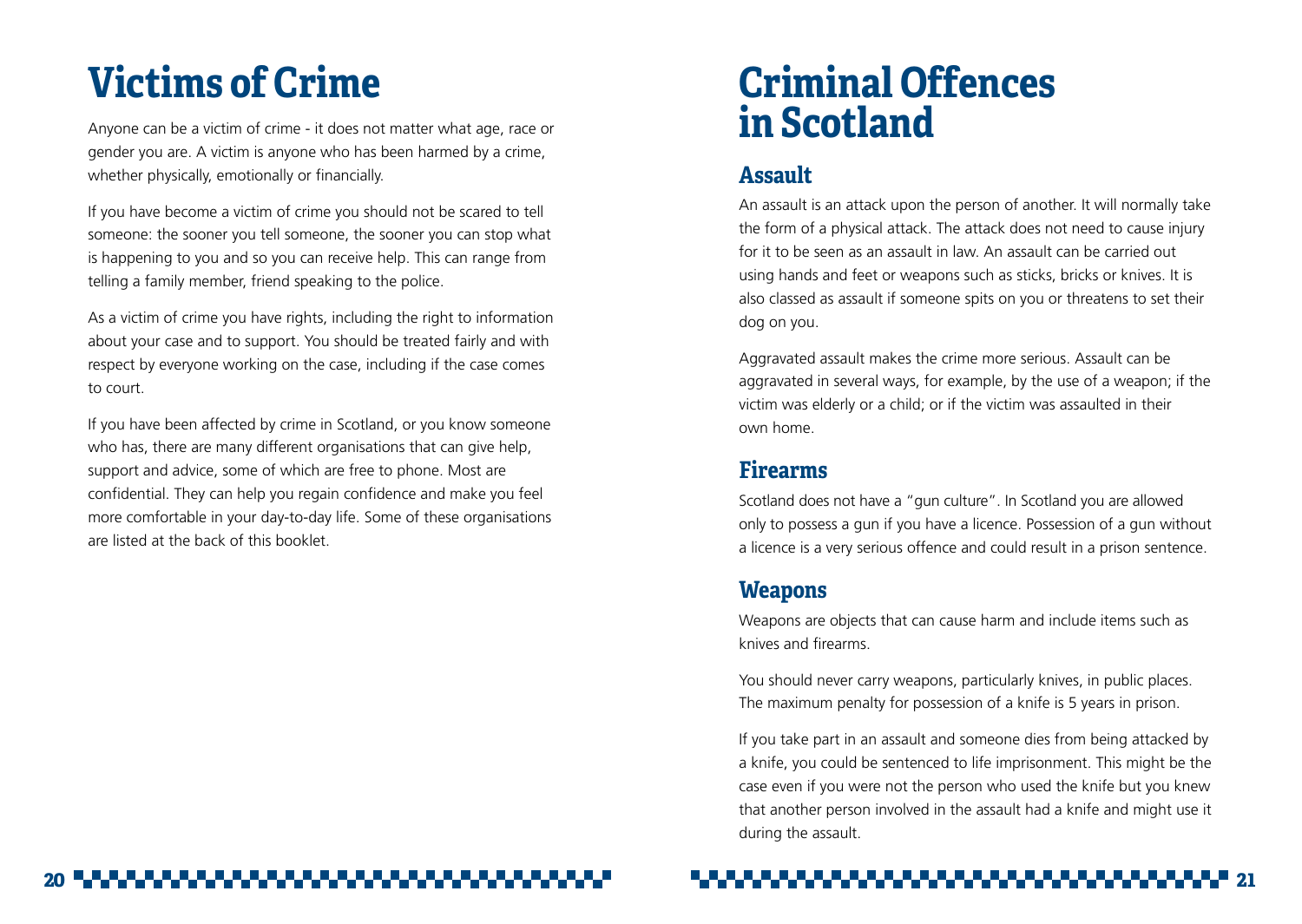# <span id="page-11-0"></span>**Sexual Offences**

Rape occurs where someone has sex with another without their consent. Anyone can be raped. It does not matter what gender, age or what colour of skin you have. Rape can occur between strangers, friends or family and can occur within a relationship and/or marriage.

The age of consent for sexual activity in Scotland is 16 years old.

It is an offence to cause another person to engage in sexual activity without their consent.

It is an offence for any person, male or female, to sexually assault another person.

If you have been a victim of a sexual offence you can get help and advice from the agencies below:

- **• Rape Crisis Scotland** 08088 010 302
- **• Victim Support Scotland** 0345 603 9213
- **• Police Scotland** 101 (non-emergency) 999 (emergency)

# **Prostitution**

Prostitution is seen as the business or practice of engaging in sexual relations in exchange for payment or some other benefit. Both those engaged in prostitution and those seeking to purchase sex may be liable to prosecution.

# **Hate Crime**

"Hate crime" is a crime committed against a person or property that is motivated by anger or hatred towards certain protected groups.

# **You are a victim of a hate crime if you believe that someone has targeted you because of your:**

- Race
- Religion
- Sexual orientation
- Transgender identity
- Disability

# **Hate crime can take a number of forms, including, but not limited to:**

- Murder
- Physical assault
- Damage to property e.g. graffiti, arson, vandalism
- Intimidating or threatening behaviour including obscene calls or gestures
- Offensive letters, leaflets, posters
- Verbal abuse or insults including name-calling
- Online bullying and abuse

## **You can report a non-emergency incident to the police:**

- By calling **999** in an emergency or **101** for less urgent situations
- Through the on-line, hate crime reporting form on the Police Scotland website or through a Third Party Reporting Site. **http://www.scotland.police.uk/contact-us/hate-crime-andthird-party-reporting/**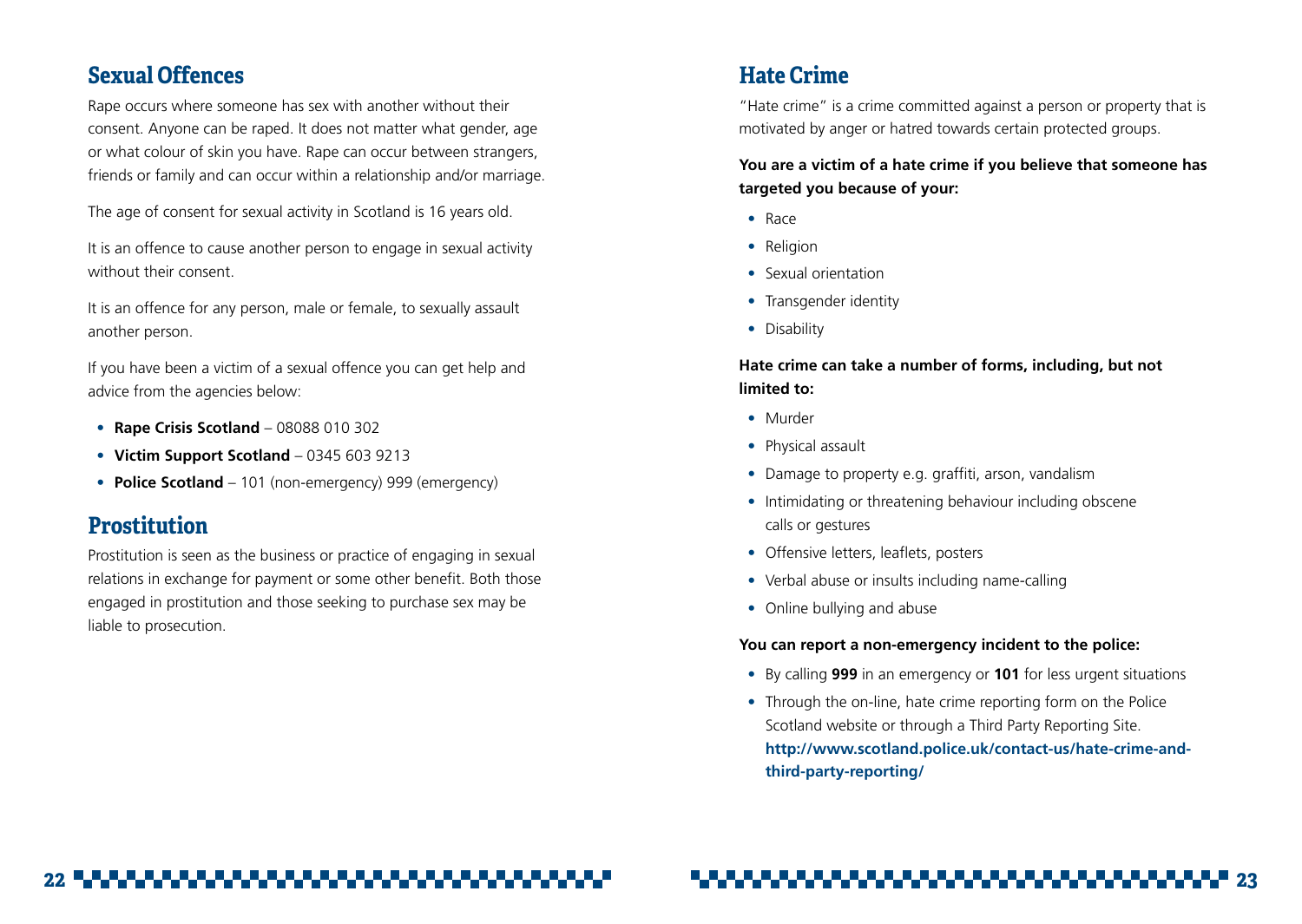# <span id="page-12-0"></span>**Human Trafficking**

Human trafficking is a criminal business and is often linked with other organised criminal activity such as prostitution, drug abuse and money laundering. Trafficked people may be vulnerable to exploitation because of their immigration status and economic situation and may be subjected to threats and violence.

If you believe you have been a victim of trafficking contact the police or the Trafficking Awareness Raising Alliance (TARA) on 0141 276 7724.

# **Drugs**

Taking drugs can seriously affect your health and may result in death.

There are two types of drugs controlled by law: ones which are always illegal (e.g. cannabis, heroin, ecstasy, cocaine, khat etc.) and ones which are illegal unless you have a valid prescription from a doctor or dentist (e.g. morphine, methadone etc.).

It is illegal to possess controlled drugs or to supply controlled drugs to someone else. You may be sent to prison if you supply drugs.

It is illegal to grow cannabis plants yourself or to look after someone else's cannabis plants

It is illegal to be involved in making controlled drugs.

New Psychoactive Substances which are also known as "legal highs" are very dangerous and you should not take them. If you supply them to another person, you may be breaking the law.



# **Money Laundering**

Having and using money obtained from criminal activity is a crime.

# **Theft**

Theft is a criminal act where property belonging to another is taken wrongfully and without consent. Examples of this are:

- Stealing from a shop (Shoplifting)
- Breaking into a house (Housebreaking)
- Removing goods from someone's garden
- Car theft

If you are in possession of any goods that you know are or have reasonable belief are stolen then this also is a crime and is known as reset. Theft by finding is also an offence under Scots Law.

# **Social Media**

Social media crimes include sending offensive, threatening or abusive messages and/or images to another person via Twitter, Facebook or any other social media outlet. These could be classed as harmful communications, harassment offences or, sometimes, hate crimes.

You can report any of these matters to the police as well as reporting them to the social media sites. They can take action against the offender by either removing the offensive message or by closing the offender's account.

# **Animal cruelty**

It is an offence to cause an animal suffering or harm.

# **If you own an animal you must:**

- Provide a comfortable and clean environment
- Provide clean and fresh bedding regularly
- Provide suitable food and water
- Provide treatment for a sick or injured animal

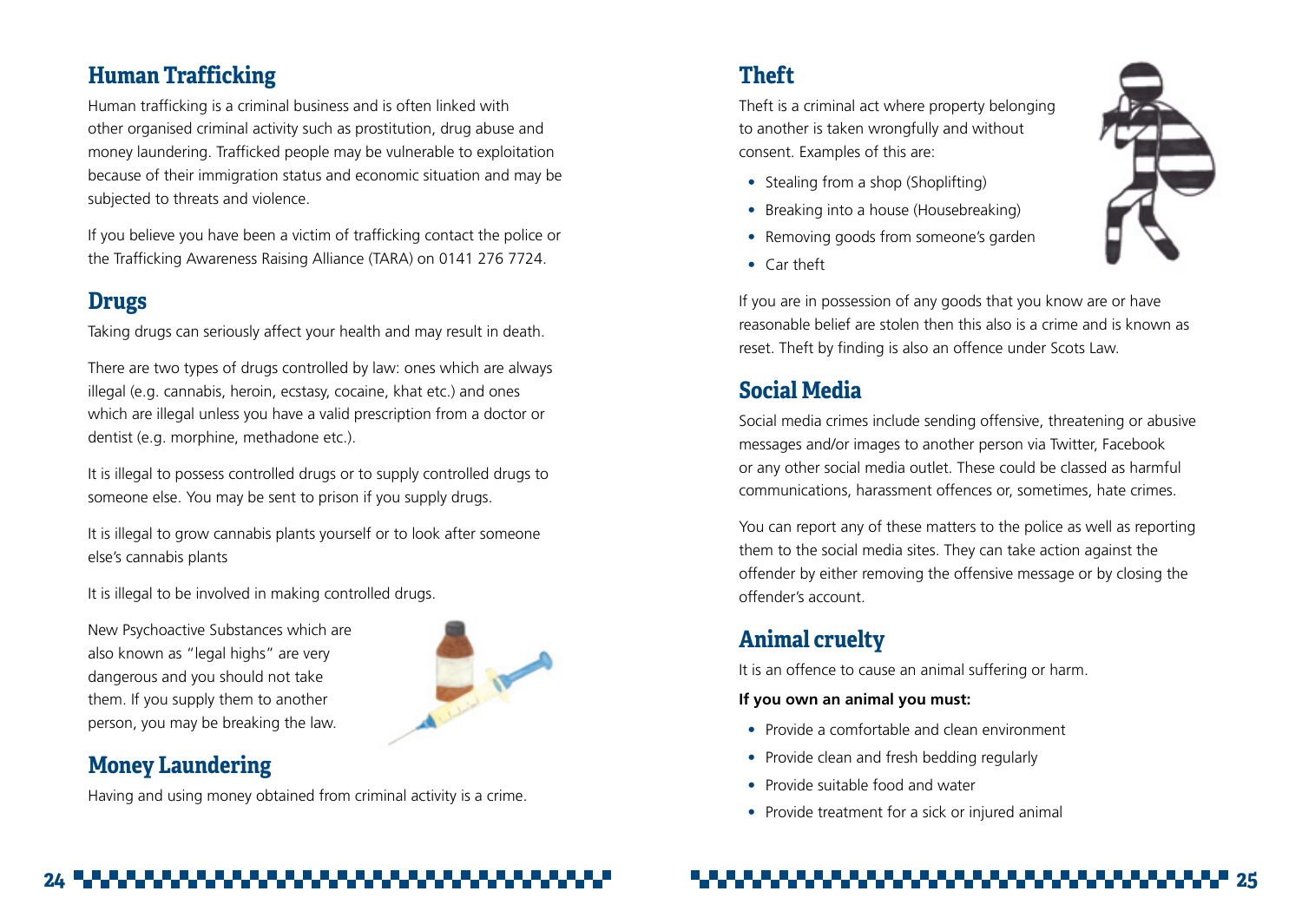# <span id="page-13-0"></span>**Support for Victims of Crime:**

**Police Scotland** Telephone: 999 (emergency) Telephone: 101 (non-emergency) Website: **www.scotland.police.uk**

**Scottish Refugee Council** Telephone: 0141 248 9799 Website: **www.scottishrefugeecouncil.org.uk**

**Victim Support Scotland** Telephone: 0345 603 9213 or 0808 16 89 111 Mon-Fri 8am-8pm Website: **www.victimsupportsco.org.uk**

#### **Rape Crisis Scotland**

Telephone: 08088 01 03 02

Website: **www.rapecrisisscotland.org.uk**

Offers free, confidential support to anyone who has experienced any form of sexual violence at any time in their lives. The National Office, 0141 331 4180, can refer you to support available through your local Rape Crisis Centre.

## **Scottish Women's Aid**

Telephone: 0131 226 6606

Website: **www.scottishwomensaid.org.uk**

Provides information, support and safe refuge for women who have experienced or are experiencing domestic abuse. All groups have children's support workers who provide support to children and young people.

**Childline Scotland** Telephone: 0800 1111 (open 24 hours a day, 7 days a week) Website: **www.childline.org.uk** Offers support and advice to children.

**Citizens Advice Bureau** Website: **www.cas.org.uk** Advice about your rights. This website will give you details about how to contact your local Citizens Advice Bureau.

## **The Samaritans**

Telephone: 08457 909090 Website: **www.samaritans.org** A source of help for people in need.

## **Scottish Domestic Abuse Helpline**

Telephone: 0800 027 1234 (24 hour line) Website: **www.sdah.org.uk** Provides confidential information and support to those affected by domestic abuse. This free phone number does not appear on itemised phone bills.

### **Shelter**

Telephone: 0808 800 4444 Website: **<scotland.shelter.org.uk>** Provides information about general housing matters and emergency access to refuge services.